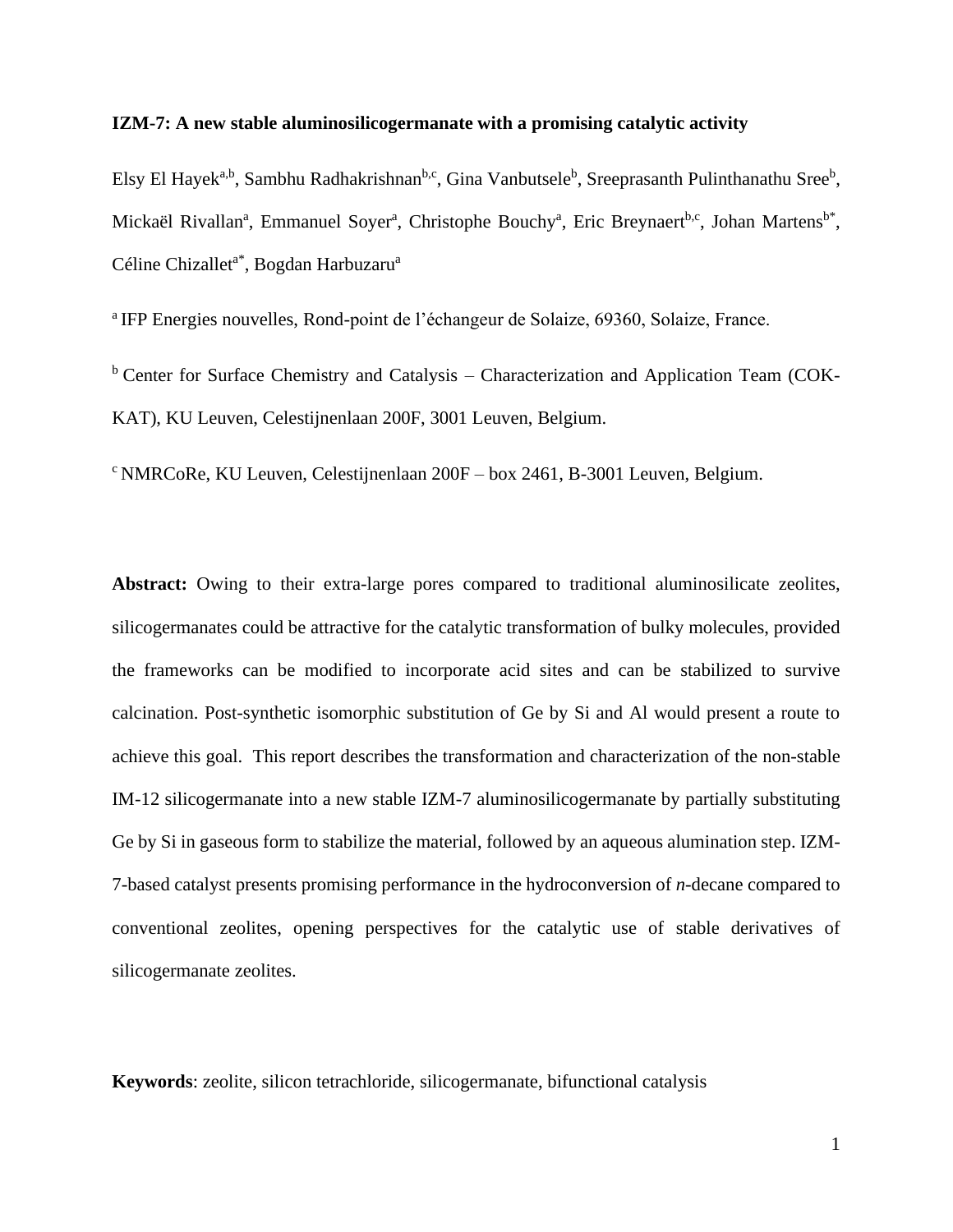## **Introduction**

Zeolites are microporous crystalline aluminosilicates containing pores matching the dimensions of common reactants. Confinement effects explain their impact on chemical reactions [1]. The diversity of zeolites makes them interesting for ion exchange, catalysis, adsorption and separation covering a large scale of applications from biomedical [2] to renewable energies [3,4]. Another interesting family of zeolite-like materials are the silicogermanates [5,6]. Unlike the majority of aluminosilicates, this family benefits from having large to extra-large micropores [7–9] making it *a priori* interesting for the conversion of bulky molecules. However, after removing the organic templates by calcination, most of these silicogermanates lose their crystallinity because of the hydrolysis of the Ge-O bonds. To overcome this instability, preventing their practical applications, post-treatments have been developed to substitute Ge by Si or Al. These post-treatments lead either to the preservation of the parent structure by replacing directly Ge by Si or Al [10–12] or to the creation of new structures that usually have smaller pores [13,14].

IM-12 silicogermanate (framework type UTL) is formed by layers connected to each other through d4r units [9], with interconnecting 12 MR and 14 MR channels. Thus, the stabilization of this zeolite is highly motivating. The different applied post-treatments usually led to the formation of new structures like COK-14 [14], IPC-2 [15], IPC-4 [15], IPC-6 [16], IPC-7 [16], IPC-9 [17] and IPC-10 [17] with smaller pores. While Shamzy et al. [18] obtained the aluminated germanosilicate form of UTL, the treatments led to a decrease of the initial microporous volume from 0.21 to 0.14  $cm<sup>3</sup>.g<sup>-1</sup>$ . Hence, stabilizing this silicogermanate through its transformation into its aluminosilicogermanate or aluminosilicate analogue while maintaining its initial microporous volume and crystallinity is a remaining scientific challenge.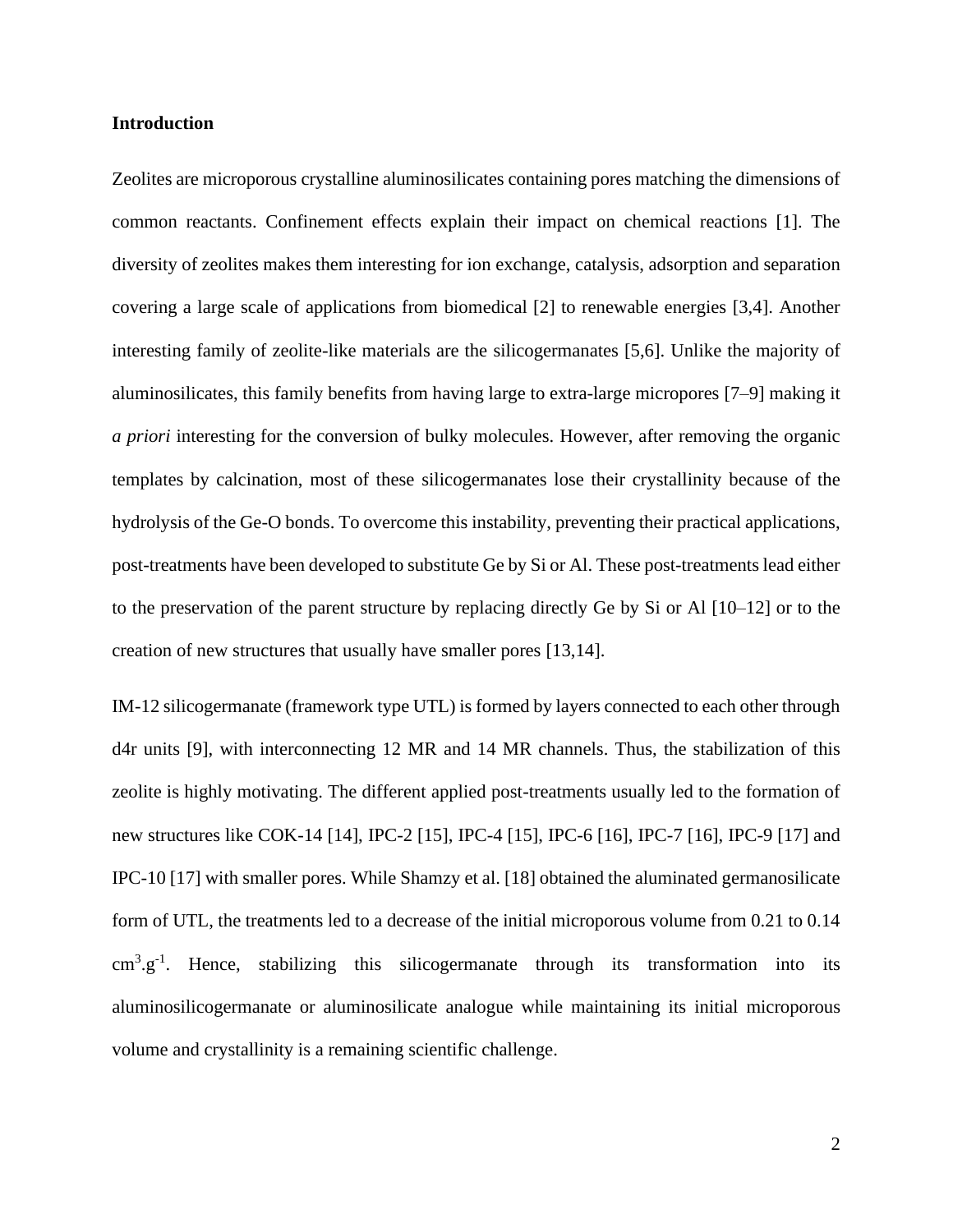Recently, our group showed using DFT calculations that substitutions of Ge by Al or Si using chloride molecules in gaseous phase are thermodynamically feasible for all silicogermanates [5]. Experimentally, such gaseous treatment has never been undertaken for the stabilization of silicogermanates in mild conditions. In this work, we used chloride molecules as substitution sources and developed a two-step treatment approach combining  $SiCl<sub>4</sub>$  gaseous and polyaluminum chloride (PAC) aqueous treatments and succeeded in converting the parent IM-12 silicogermanate into a new stable aluminosilicogermanate referred here as IZM-7 (IFPEN zeolitic material-number 7), with negligible loss of the initial microporosity and crystallinity. Various elemental and physicochemical techniques (XRD,  $N_2$  physisorption, XRF, FTIR and <sup>27</sup>Al MAS NMR) were implemented to characterize the materials along the treatment procedure. IZM-7 aluminosilicogermanate was converted to a bifunctional catalyst by incorporation of Pt and was evaluated for the hydroisomerization of *n*-decane. Compared to conventional aluminosilicates such as the USY zeolites [19], the obtained new material showed a highly promising catalytic activity.

# **Results and discussion**

All experimental details are reported in the supplementary materials. X-ray diffractometry (XRD) patterns in [Figure 1](#page-3-0) show that the initial UTL structure is maintained [9] even after water washing when the calcined sample is treated using  $SiCl<sub>4</sub>$  in gaseous form (giving the IM-12\_Si sample), while in absence of this treatment the structure collapses (Figure S1). The structure was largely preserved after further treatments to incorporate aluminum using aqueous polyaluminum chloride solution (PAC treatments) giving the IZM-7 zeolite, [Figure 1.](#page-3-0)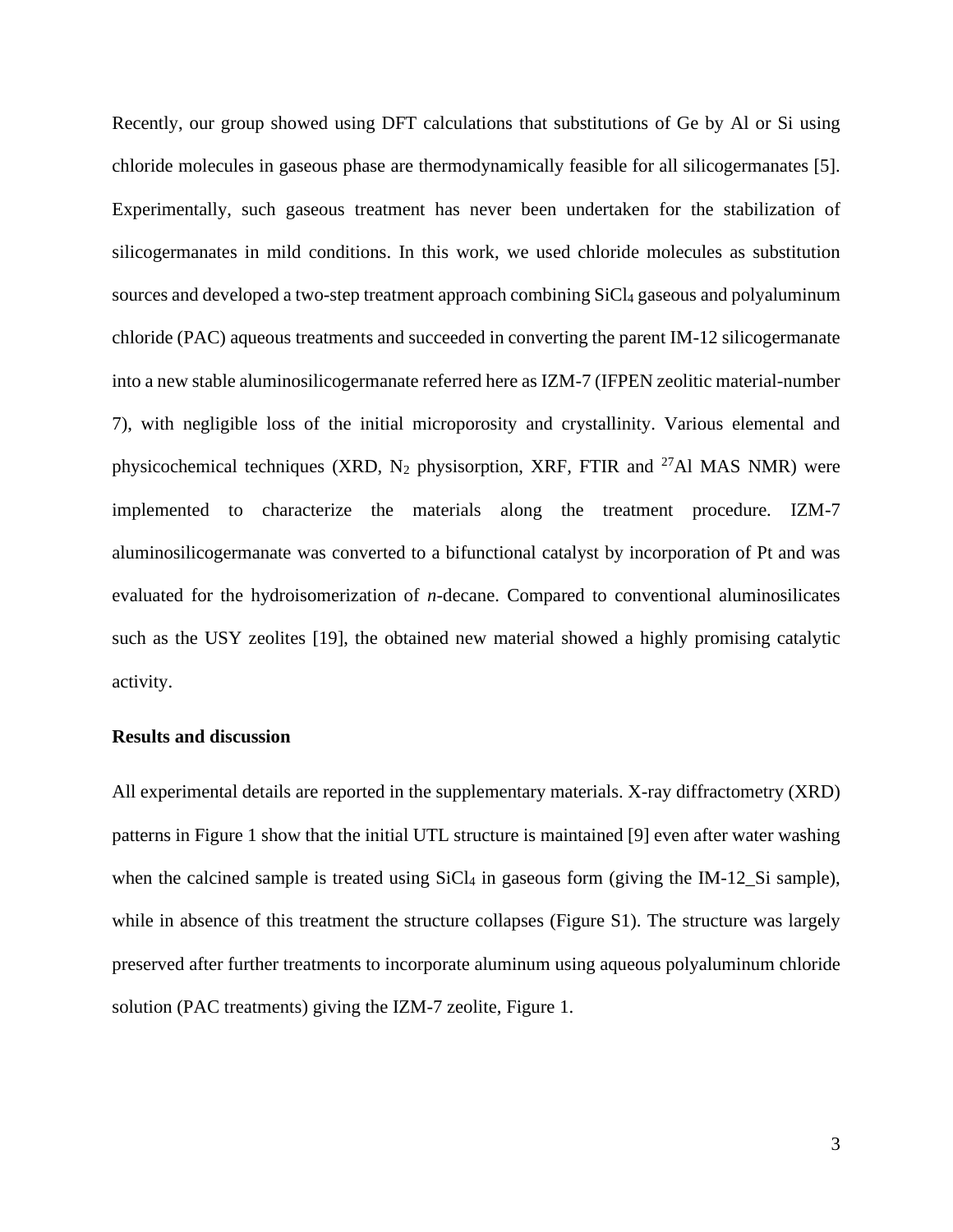

<span id="page-3-0"></span>**Figure 1: XRD patterns of as prepared IM-12, IM-12 treated with SiCl<sup>4</sup> (IM-12\_Si) and IZM-7.**

 $N_2$  physisorption (Figure S2 and Table S1) shows that after the SiCl<sub>4</sub> treatment, 10% of the initial microporous volume is lost. After PAC treatment, this loss is reduced to 5% in the IZM-7 zeolite. The Brunauer, Emmett, Teller (BET) surface area follows the same trend, a decrease from 592 to 553 m<sup>2</sup>/g in the IM-12\_Si was detected before being quasi-restored (566 m<sup>2</sup>/g) after the PAC treatment. This suggests that the IZM-7 and the aluminated germanosilicate reported by Shamzy et al. [18] are both stable. The difference between these samples is that the IZM-7 had higher microporous volume. This might indicate that the SiCl<sub>4</sub> gaseous treatment before the aqueous treatment led to an increase of the stability of the material, justifying the higher microporous volume even after further aqueous treatments. Scanning Electron Microscopy (SEM) pictures [\(Figure 2\)](#page-5-0) show that the different treatments did not change the morphology and the size of the platelets. The basal plane average size is still around 7x6 μm and the average thickness around 350 nm. Moreover, the chemical mapping using energy dispersive X-ray spectroscopy (EDS) in annular dark-field scanning transmission electron microscopy (ADF-STEM) in Figure S3 reflect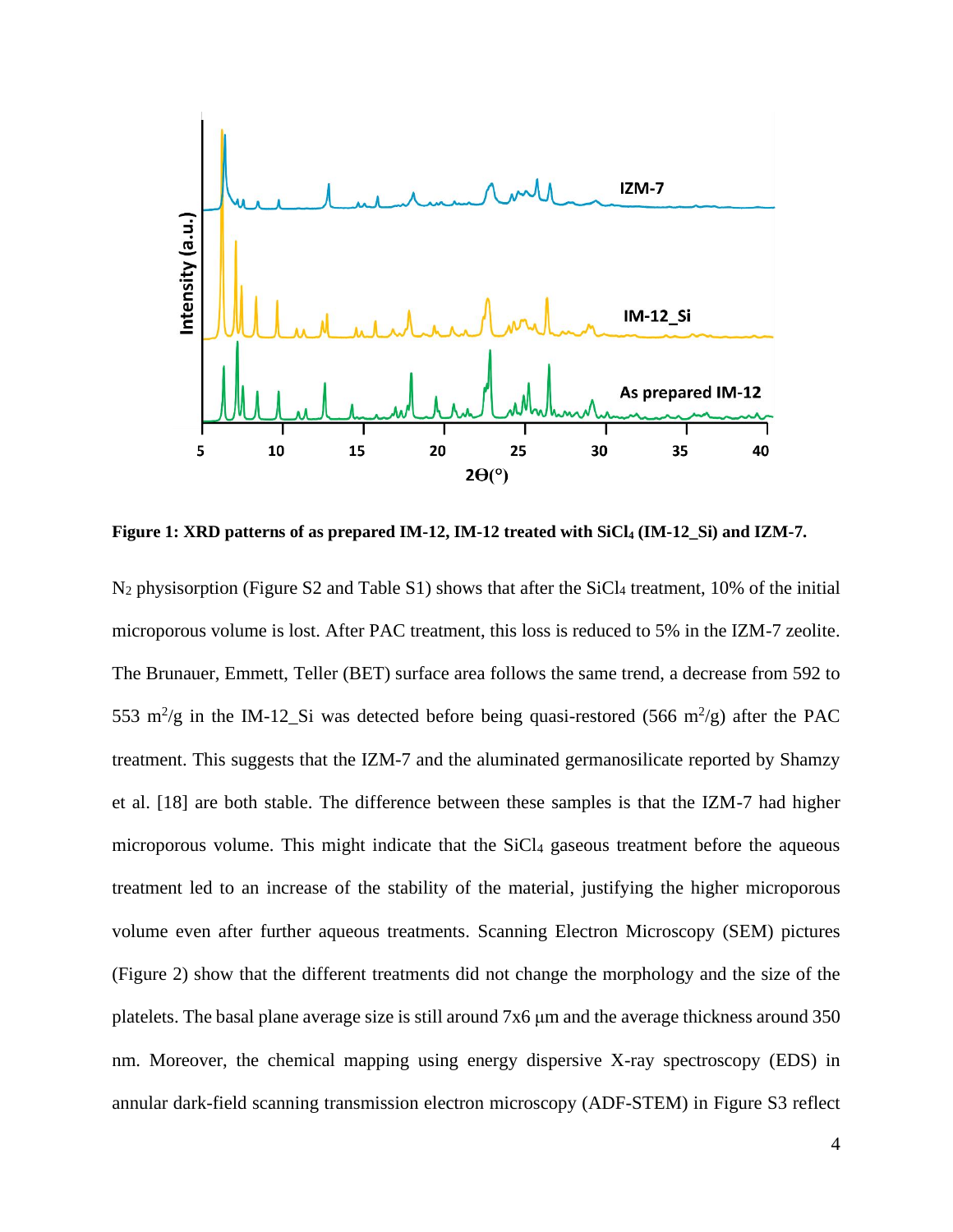a good dispersion of the Al along the crystal. X-ray fluorescence (XRF) shows an increase of the Si/Ge molar ratio from 5 in the parent IM-12 silicogermanate to 10 in the IM-12\_Si sample. This increase is sufficient to stabilize the material. In IZM-7 zeolite, the Si/Ge molar ratio further increased to 173 while the Si/Al molar ratio was 27. The Attenuated Total Reflectance Infrared spectroscopy, ATR-IR spectra (Figure S4 and Table S1) of the as prepared IM-12 and of the treated samples agree with the XRF results. Only the as prepared sample has a band at 900 cm<sup>-1</sup> attributed to Ge-O-Ge [20]. The absence of this band in the treated samples is consistent with the increase of the Si/Ge molar ratio from 5 to 10 after the SiCl<sup>4</sup> treatment and to 173 after the PAC treatments. Moreover, the band at 950 cm<sup>-1</sup> attributed to asymmetric stretching vibration of Si-O-Ge in the framework [20,21] decreased with the increase of the Si/Ge molar ratio after the treatments. In addition, the shift of the band at  $1054 \text{ cm}^{-1}$  in the IM-12\_Si to  $1043 \text{ cm}^{-1}$  in the IZM-7 suggests the incorporation of Al in the framework. The band characteristic of the vibration of d4r units [20,21] around 580 cm<sup>-1</sup>, is present in all samples proving that these building units remained after the treatments and justifying the upholding of the UTL structure seen in the XRD patterns. This band presented a shift from 570 cm<sup>-1</sup> in the as prepared IM-12 to  $\simeq$  582 cm<sup>-1</sup> after the treatments suggesting that Ge was replaced by other elements in the d4r. A similar blueshift of  $23 \text{ cm}^{-1}$  was seen when Ge was substituted with Si in d4r units [21].

In addition, the <sup>27</sup>Al MAS NMR (Solid-state nuclear magnetic resonance) spectra represented in Figures S5 and S6 confirmed the incorporation of aluminum in the IZM-7 sample, and the beneficial effect of HCl washing on the Al<sub>VI</sub> content. Al-content was determined based on the total Al area and the calculated Si/Al ratio of 31.4 was quite close to the Si/Al ratio 27 determined by XRF (Tables S1 and S3). The incorporated Al exist in 4 up to 6-coordinated environments, indicating that not all Al in the sample is incorporated in the zeolite framework. Zeolitic Al should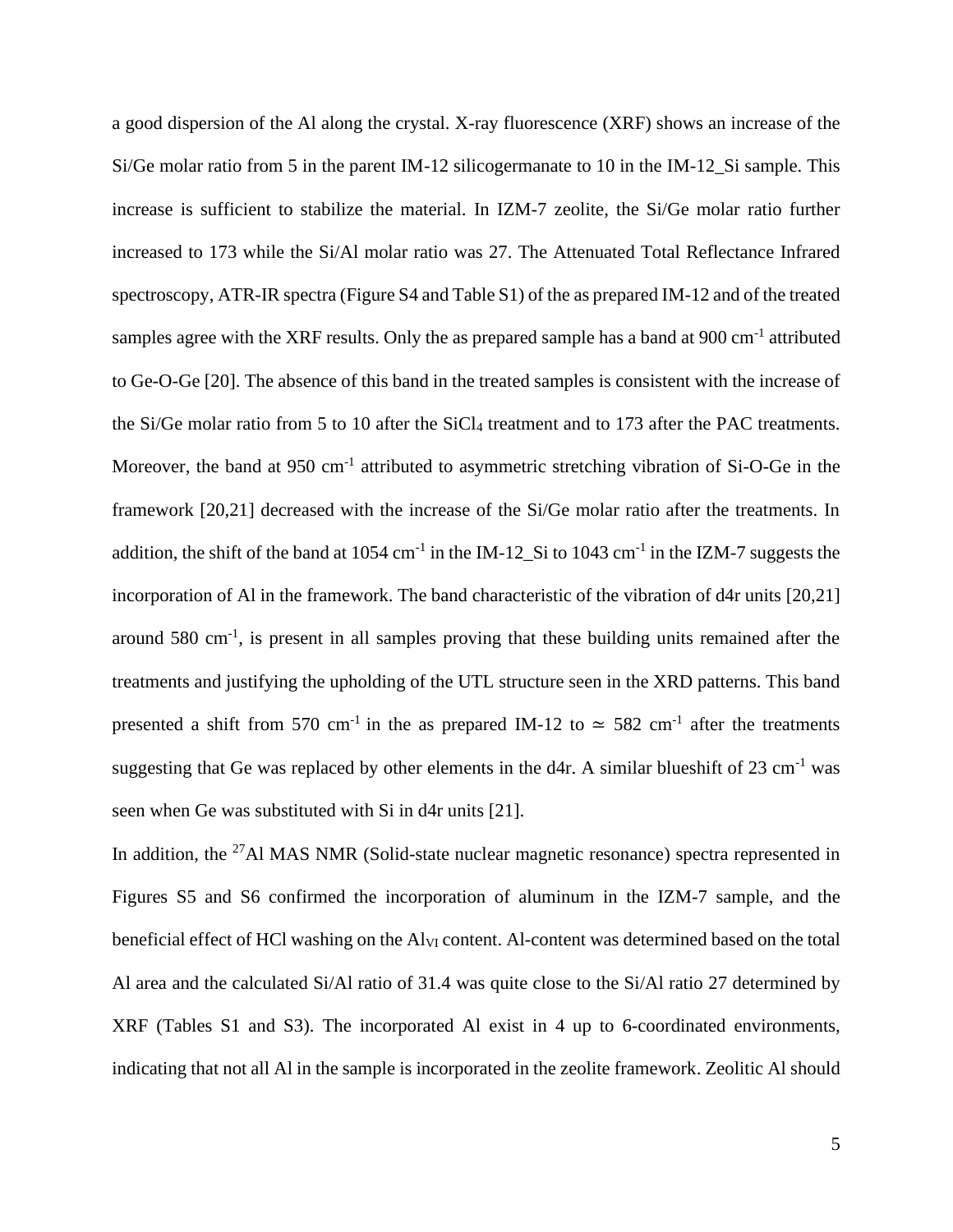exist in tetrahedral coordination. Spectral decomposition revealed the presence of multiple tetracoordinated aluminum resonances with  $\delta_{\rm iso}$  around 57.3, 52.6 and 49.6 ppm and also multiple distributions of penta- (or distorted tetra-) and hexa-coordinated aluminum (Figure S6 and Tables S2 and S3). The resonance around 57.3 (T1) and 52.6 (T2) ppm can be assigned to Al incorporated in the zeolite framework [10,22,23] while the resonance at 48 ppm (DT) is considered as distorted tetra coordinated aluminum, that can be part of the zeolite framework or defect sites [24]. Si/Al<sup>IV</sup> calculated based on total tetra-coordinated Al  $(T1 + T2)$  was 82 (200 µmol Al. g<sup>-1</sup> zeolite). Estimated Si/Al ratio based on the two tetra-coordinated Al,  $viz.\delta_{iso} = 57.3$  ppm (T1) and  $\delta_{iso} =$ 52.6 ppm (T2) resonances were 146 (equivalent to 113 µmol.  $g^{-1}$  of Al<sup>IV</sup>) and 190 (equivalent to 87 µmol.g<sup>-1</sup> of Al<sup>IV</sup>) ppm respectively (Figure S6, Tables S2 & S3). Around 61 % of the incorporated Al is in distorted tetra-, penta- or hexa- coordination indicating the formation of amorphous Al deposits in the zeolite crystals.



**Figure 2: SEM images of as prepared IM-12, IM-12 treated with SiCl<sup>4</sup> (IM-12\_Si) and IZM-7.**

<span id="page-5-0"></span>The nature of the hydroxyl groups in the calcined IM-12 and the post-treated samples was studied using Fourier transform infrared (FTIR) spectroscopy. The calcined IM-12 exhibits a peak around 3742 cm<sup>-1</sup> attributed to silanols [18,25,26] and a large band between 3685-3630 cm<sup>-1</sup> attributed to germanols [22]. As seen in Figure S7, after the  $SiCl<sub>4</sub>$  treatment the band characteristic of germanols decreased while the amount of silanols in the latter sample increased (from 94 to 330  $\mu$ mol.  $g^{-1}$ ). This might indicate that some germanols were replaced by silanols in addition to the creation of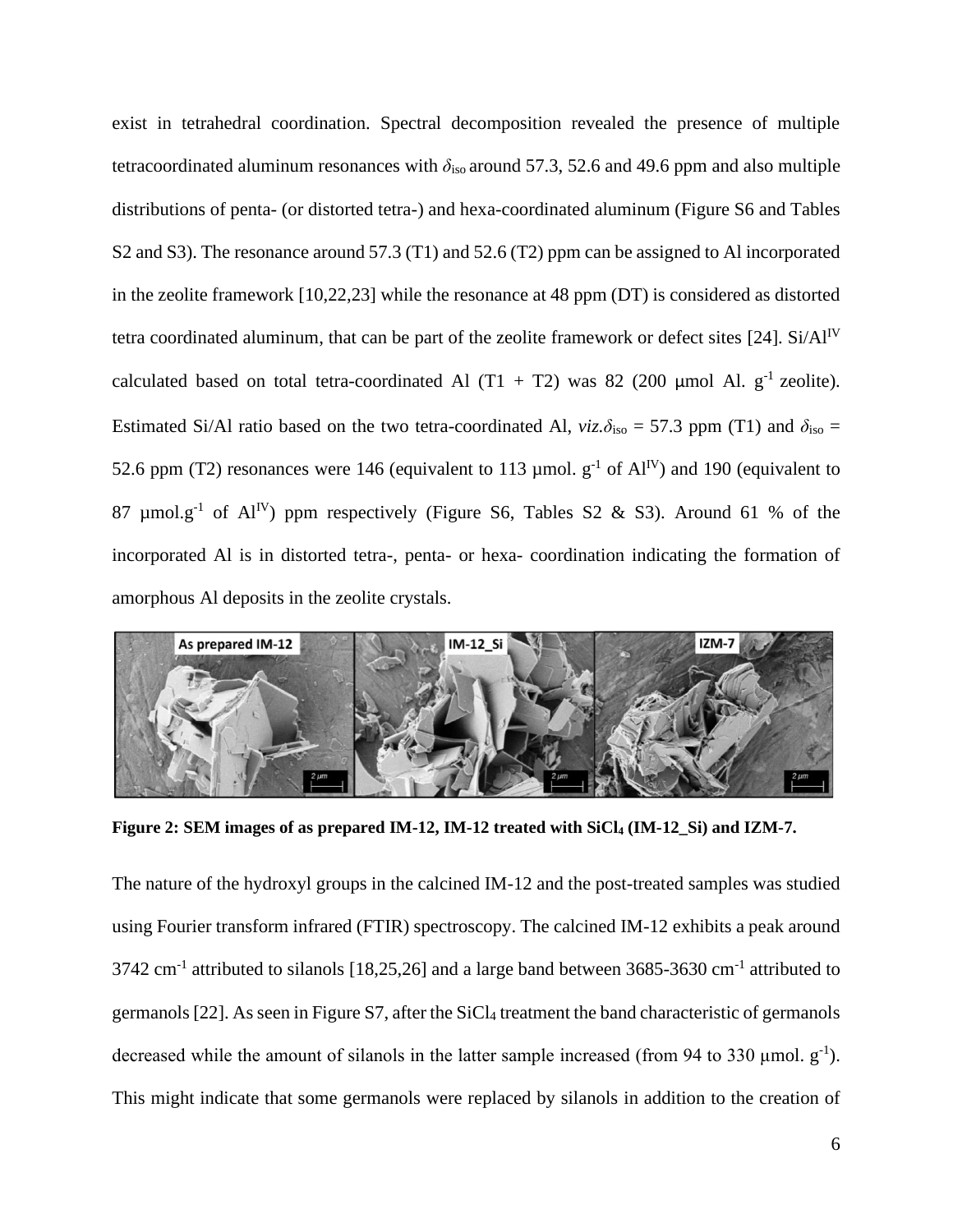some defects in the structure. Moreover, for the IZM-7 sample two new bands appeared, first a band at 3670 cm<sup>-1</sup> assigned to EFAL or surface Al- $(H_2O)$  [27] and aluminols [25,28], while the weak band around 3629 cm<sup>-1</sup> is assigned to bridging Si-(OH)-Al expected to behave as Brønsted acid sites. Thus, from the IR experiments, it can be concluded that we succeeded in introducing bridging OH groups in the structure, but in very low amounts.

Quantification of Brønsted acid sites (BAS) and Lewis acid sites (LAS) was performed via *in situ* FTIR investigation of temperature programmed adsorption – desorption (TPD) of pyridine at 150°C. Accessibility of pyridine to all the sites may be an issue, given the channel orientation in a UTL framework is parallel to the sheets, such that the pores are accessible only via the edges of the platelets, leading to longer penetration depths. However, Figure S8 shows that bridging Si-OH-Al  $(3629 \text{ cm}^{-1})$  are accessible to the pyridine since after contact with pyridine their corresponding band vanishes (although a remaining band at  $3629 \text{ cm}^{-1}$  may still be present, hidden behind a large band corresponding to perturbed O-H species), as well as that of most silanols. The FTIR spectrum after desorption at 150 $^{\circ}$ C in Figure S9, shows a band at 1545 cm<sup>-1</sup> (ring vibration of the C-C bonds of the pyridinium ion) indicating that these are BAS [22,23,25,29]. The band at 1455 cm<sup>-1</sup> (vibration of C-C bond due to coordinated pyridine) reflect the presence of LAS [25,29]. The amounts of BAS and LAS are respectively 81 and 96  $\mu$ mol.  $g^{-1}$ . The amount of BAS observed (81 µmol.  $g^{-1}$ ) is quite comparable to the two types of  $Al<sup>IV</sup>$  estimated from <sup>27</sup>Al NMR (113 µmol.  $g^{-1}$  T1 or 87 µmol.  $g^{-1}$  T2), but determining whether both types of  $Al^{IV}$  are incorporated in the frame or one is part of the zeolite and the other to amorphous alumina is difficult to deduce. Compared to other conventional zeolites, the amount of Brønsted acid sites is lower than nonsteamed zeolites, for example, a ZSM-5 sample having a total Si/Al ratio of 40, was reported to exhibit 243  $\mu$ mol.  $g^{-1}$  of BAS [30] while a reference USY zeolite (CBV-760 provided from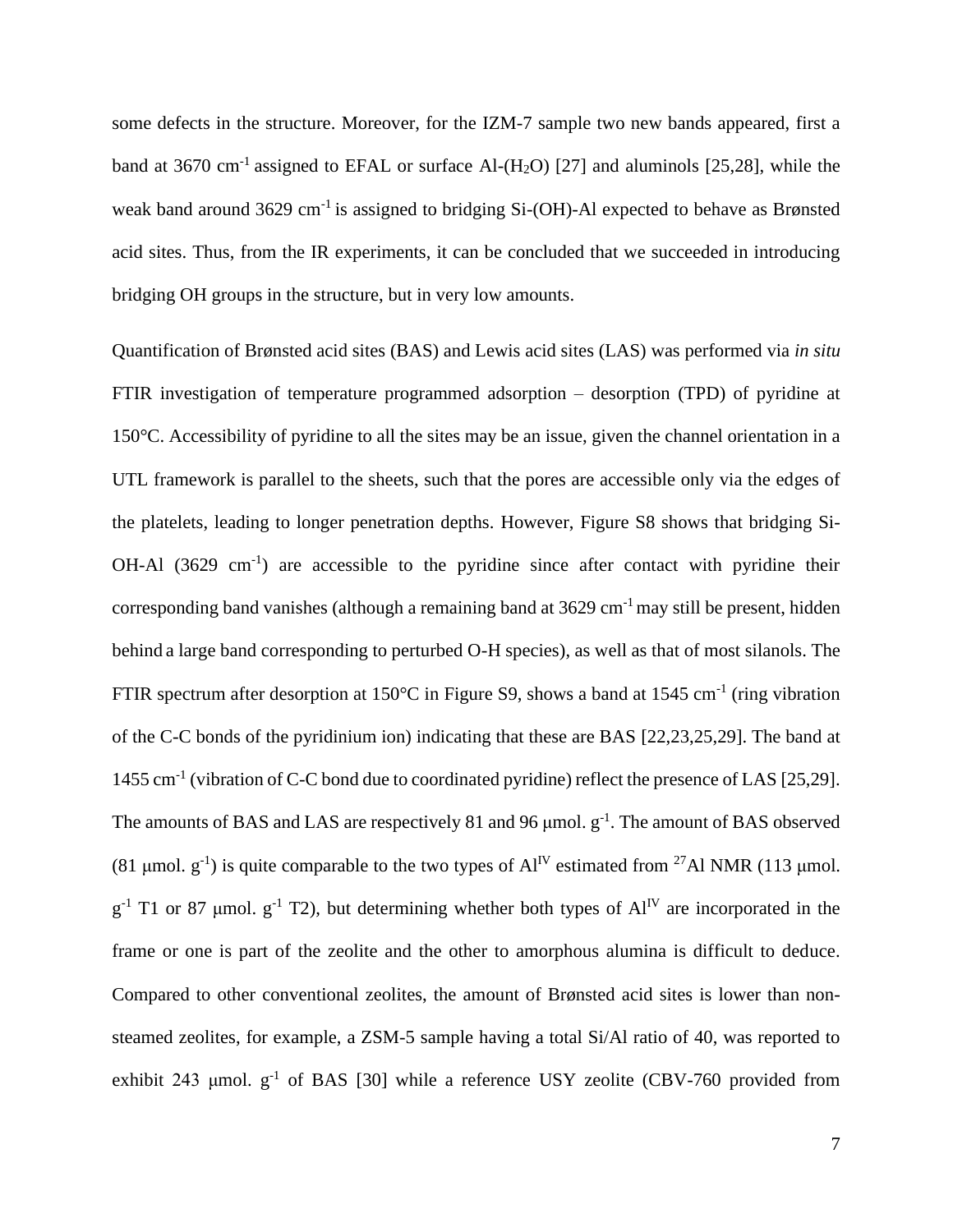Zeolyst) with a Si/Al of 30 has 129  $\mu$ mol.  $g^{-1}$  of BAS, Figure S10. This means that the IZM-7 is in a potentially interesting acidity range. Note that for this sample, the more pronounced decrease in the amount of BAS and LAS sites calculated from the pyridine desorption at higher temperatures (Table S4) reflects that some of the acid sites of the CBV-760 are stronger than those of IZM-7. In the other hand, the amount of BAS generated by PAC treatment  $(81 \mu mol.g^{-1})$  is much higher compared to other alumination procedures in literature for all silica zeolite materials, revealing the higher efficiency of the reported alumination procedure [31,32]. For instance, BAS generated via alumination of all silica -COK-14 (generated via degermanation of IM-12) by Al-ALD (BAS 6.5 μmol.  $g^{-1}$ ), thermal treatment with aluminum isopropoxyde (15 μmol.  $g^{-1}$ ) and wet-ball milling with aluminum isopropoxyde - isopropanol  $(11 \text{ µmol. } g^{-1})$  were much less abundant than in the present case.

The obtained IZM-7 was tested for the hydroisomerization of n-decane. In addition, the IM-12 zeolite treated with SiCl<sub>4</sub> (IM-12 Si sample, which still has few amounts of Ge) was also tested to verify whether it is active or not in the absence of Al. An alkane hydroconversion catalyst requires a synergy between the noble metal (Pt), which does [dehydrogenation](https://www.sciencedirect.com/topics/chemical-engineering/dehydrogenation) of alkanes to alkenes and hydrogenation of [alkenes](https://www.sciencedirect.com/topics/chemical-engineering/olefin) to alkanes, and the Brønsted acid sites, which protonate the alkenes into alkylcarbenium ions, which undergo isomerization and cracking reactions. Hence the two zeolites were impregnated with platinum to convert to bifunctional catalysts. The ADF-STEM-EDS in Figure S3 reflects the dispersion of Pt at the surface of the zeolite with an average particle size of 10 nm. Their dispersion calculated following ref. [33] is thus 10%. The observed catalytic activity was compared to that of a traditional ultrastable Y zeolite (USY, commercial CBV-760 provided from Zeolyst) based hydroconversion catalyst, 0.5 wt.% Pt/USY (Si/Al of 30). *n*-decane conversion started around 119°C and 147°C for IZM-7 and USY respectively [\(Figure 3.](#page-10-0)a). The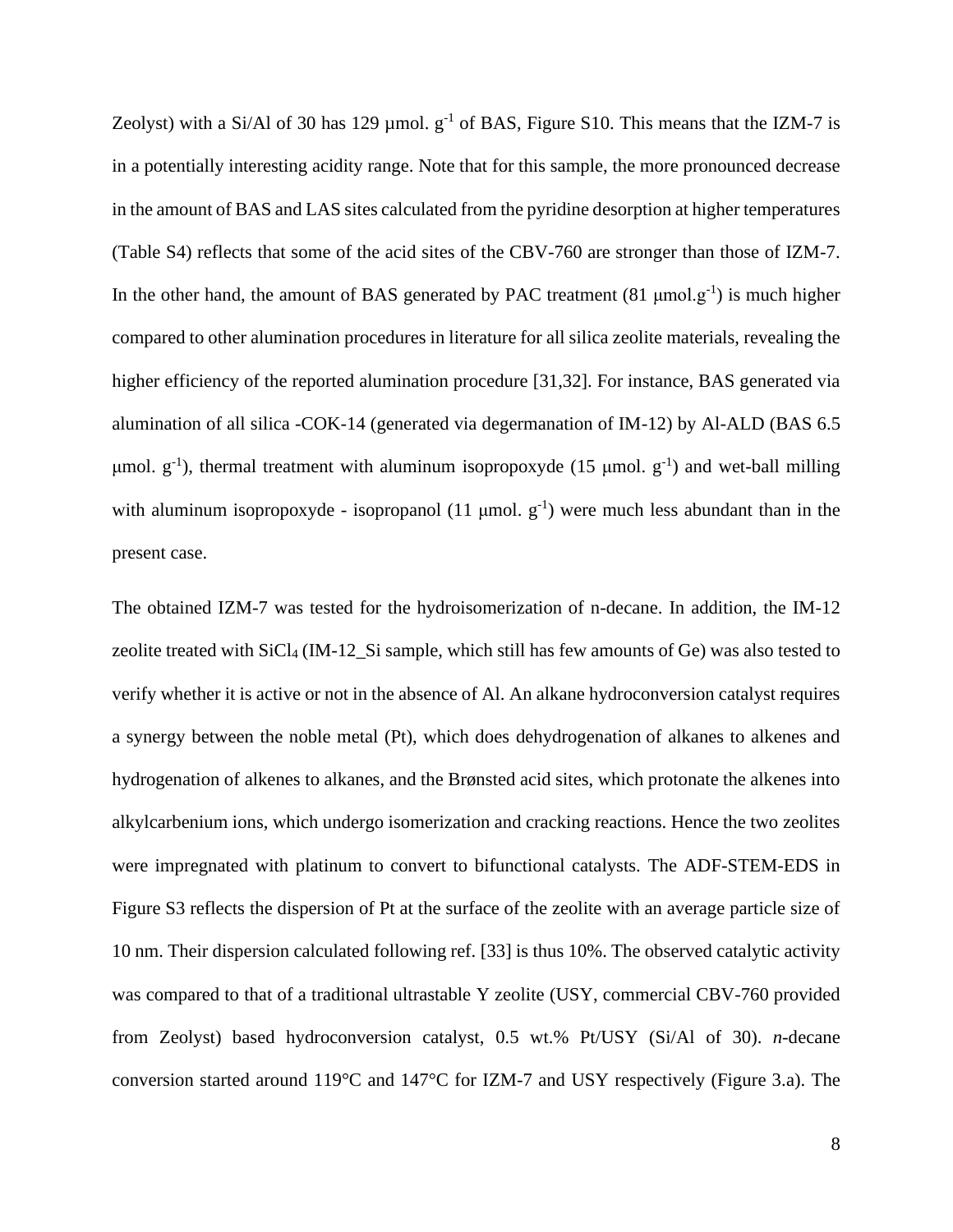temperature at 50% of conversion is an indicator of the mass activity of the zeolite. The Pt/IZM-7 zeolite achieved 50% conversion at 157°C, while the reference Pt/USY zeolite tested in the same conditions achieved 50% conversion at 210°C. In the case of Pt/IM-12\_Si, *n*-decane conversion started only at very high temperatures (around 250°C), achieving 50% of conversion at 310°C. This result is similar to that of the Pt/IM-12 catalysts, however, the Pt/IM-12\_Si did not collapse during the catalytic test while the calcined Pt/IM-12 did [34]. The low activity of Pt/IM-12\_Si is likely due to the absence of Brønsted acid sites. Pt/IZM-7 is much more active compared to Pt/USY catalyst even though the IZM-7 has lower number of Brønsted acid sites  $(81 \text{ µmol. g}^{-1})$  compared to the Pt/USY (129 µmol.  $g^{-1}$ , Figure S10). The turnover frequency (TOF) values, calculated by Brønsted acid site (from the number of BAS quantified by pyridine desorption at 150°C) at 173°C (temperature of 5% of conversion of decane over Pt/USY) are 33.09  $10^3$  s<sup>-1</sup> and 0.29  $10^3$  s<sup>-1</sup> for sample Pt/IZM-7 and Pt/USY respectively. This highlights again the higher activity of the Pt/IZM-7 catalyst. According to the mechanism of hydroconversion of *n-*decane, skeletal isomerization is followed by cracking reactions [35]. It is evident from the plot of isomerization and cracking selectivity as a function of the conversion [\(Figure 3.](#page-10-0)b) that the major products in *n*-decane conversion over Pt/IM-12\_Si are cracked (or hydrogenolysis) products. This is attributed to the absence of Brønsted acidity in the Pt/IM-12\_Si silicogermanate, which makes the catalyst behave as a monofunctional metallic catalyst, rather than a bifunctional one. This indicates that the dominant reaction that takes place on Pt/IM-12\_Si is hydrogenolysis to short chain alkanes, predominantly methane (Figure S11) confirming the need of an alumination step to generate Brønsted acid sites.

The yield of the skeletal isomers against the *n*-decane conversion is presented in [Figure 3b](#page-10-0). The Pt/IZM-7 catalyst has lower selectivity for the decane isomers, compared to the Pt/USY catalyst,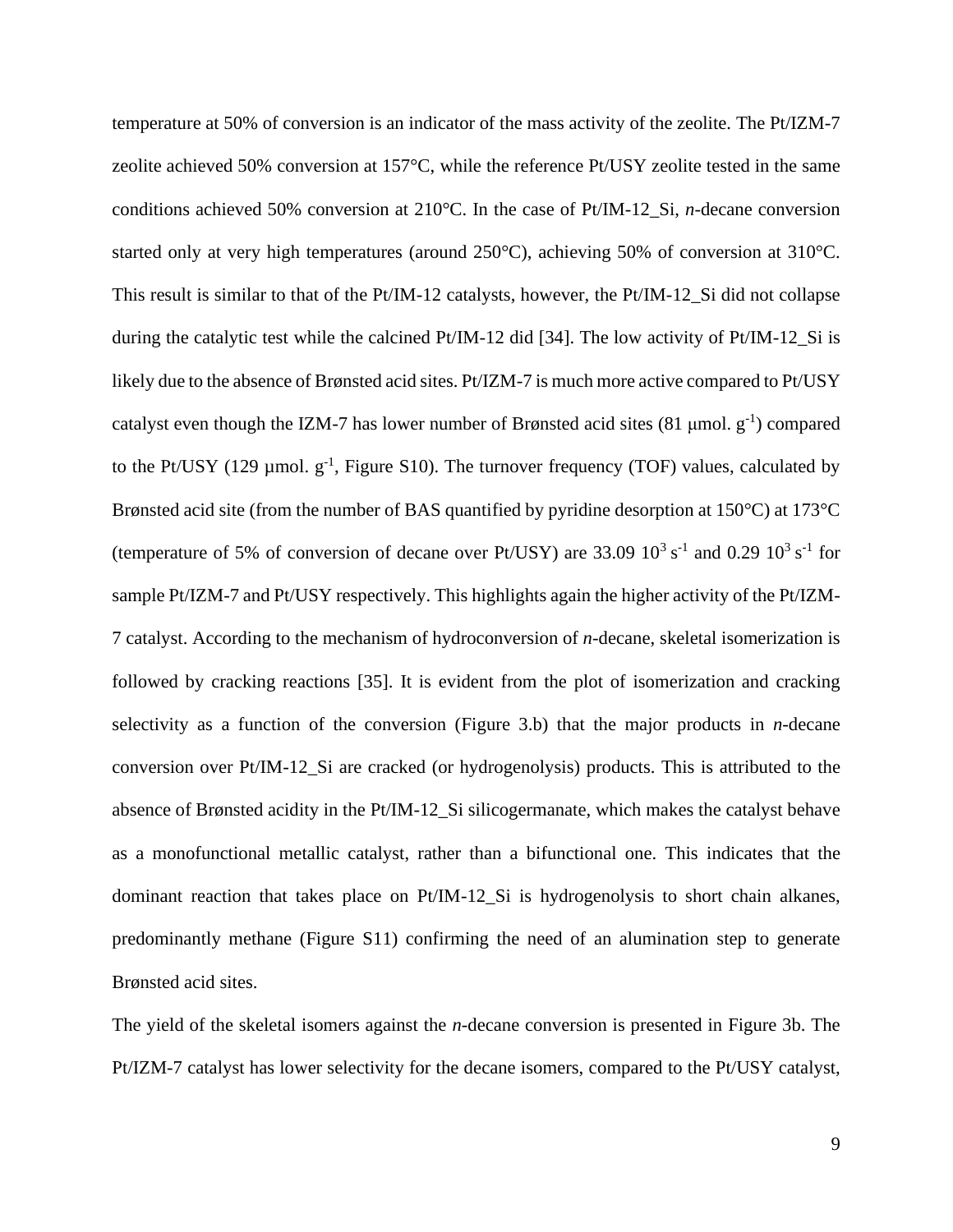46% vs 68% at maximum isomerization. The latter result can be related to morphological difference between the two zeolites since the IZM-7 has a 2D channel system vs. a 3D channel system in the USY. In addition, the bigger crystal size in the IZM-7 (7 $x6 \mu m$  and 350 nm of thickness) vs. 0.5-0.8 µm in the USY (Figure S12), may lead to a longer diffusion path resulting in an increase of the secondary cracking reactions. Moreover, the presence of mesopores in the USY crystals increases the accessibility to the active sites. The distribution of cracked product yields divided according to carbon numbers for IZM-7 (Figure S11) is fairly symmetric showing that molecules undergo cracking only once (C10 to two C5 molecules or C4 + C6 or C3 + C7), the first two pathways being the most preferred for IZM-7. Negligible formation of C1, C2, C8 and C9 fractions reveals the absence of hydrogenolysis reactions, confirming a good balance of the two functionalities, *viz.* noble metal and BAS in the 0.3wt% Pt/IZM-7 catalyst.

The distribution of ethyloctanes (EC8) and methyl nonanes (MC9) at 5% conversion can be used to distinguish between different pore architectures. In the case of IZM-7, the yield of EC8 vs. MC9 plot (Figure S13) suggests characteristic features of a 12MR pore architecture, to be compared with the expected 12MR-14MR architecture for UTL [34]. This could be due to slight blockage of the 14MR pores by amorphous aluminum deposit, which is present as indicated by  $27$ Al NMR. Another way of characterizing the pore architecture is the refined constraint index (CI\*), which is defined as the ratio of the yields of 2-methylnonane to 5-methylnonane at 5% conversion. The presence of 12-MRs is indicated by a CI\* value between 1 - 2.5, while 10-MRs have CI\* values greater than 2.5. The CI\* values of Pt/IZM-7 was 2.05 pointing towards a 12-MR like pore architecture, again could be attributed to partial pore blockage. This blockage may be avoided by further optimization of the alumination and acid washing treatment. Notably, the acid washing already performed has a strongly beneficial effect on the selectivity pattern (Figure S14), and on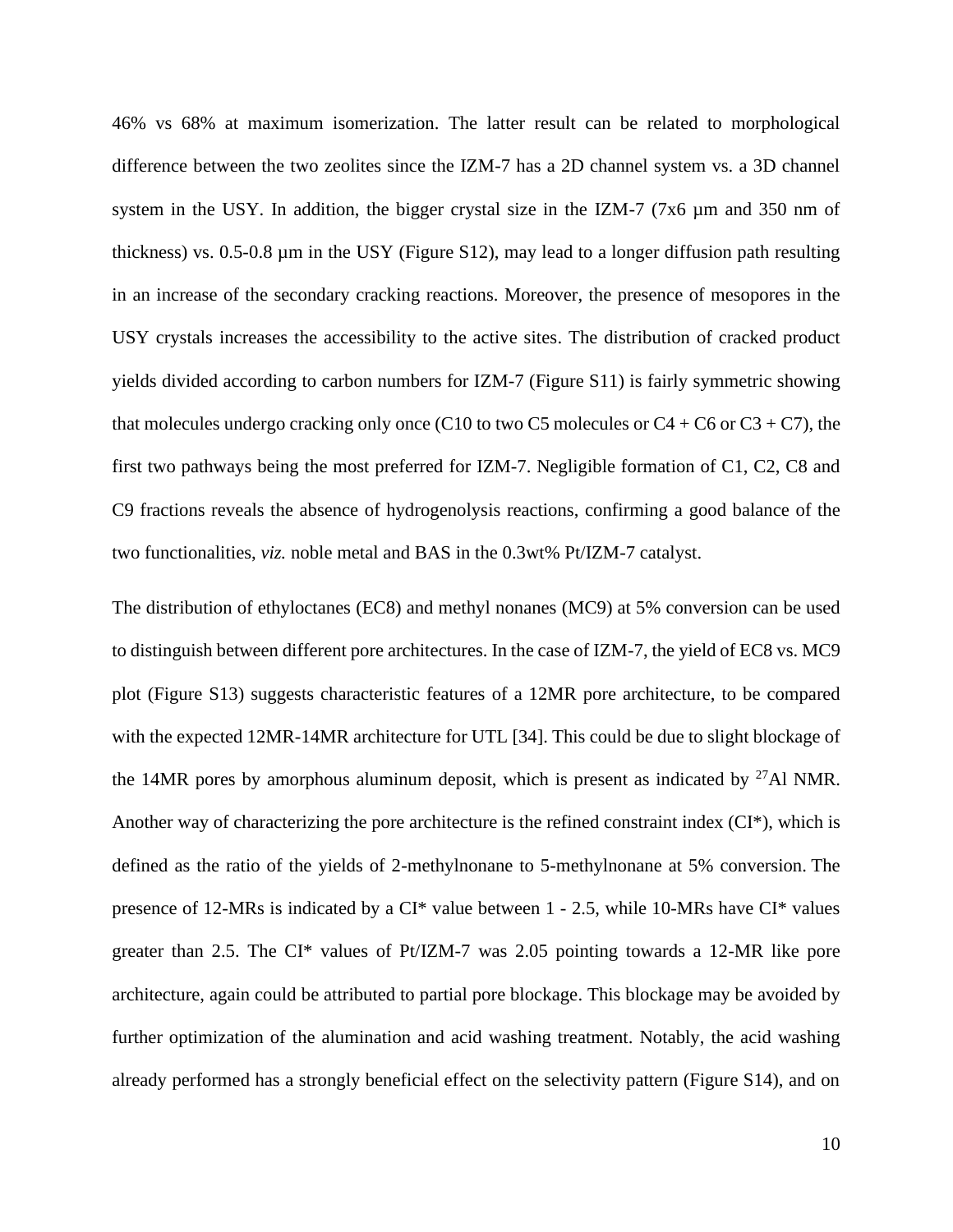the CI\* value (before washing by HCl: 2.82, typical of 10MR architectures). Nevertheless, IZM-7 is a promising catalyst for hydroconversion reactions, but detailed investigations may be required for understanding the nature, location and behavior of the active sites. Notably, the IZM-7 sample exhibits higher LAS content (96 µmol.  $g^{-1}$ ) with respect to the USY zeolite (29 µmol.  $g^{-1}$ ), as determined by pyridine adsorption (spectra in Figures S9 and S10). The main difference between IZM-7 and USY in terms of LAS is the abundance of weak LAS in IZM-7 (Table S4). One may wonder whether a synergy between Brønsted and those Lewis acid sites, reported in the literature for alkane cracking [36–38], would be at the origin of the higher catalytic activity of the Pt/IZM-7 catalyst.



<span id="page-10-0"></span>**Figure 3:a) Conversion of n-decane against reaction temperature, (b) yield of n-decane skeletal isomers and cracked products against n-decane conversion, of the 0.3 wt.% Pt/IM-12\_Si, 0.3 wt.% Pt/IZM-7 and 0.5wt.%Pt/USY catalysts.**

To conclude, the stabilization of the IM-12 silicogermanate through the substitution of Ge by Si was for the first time performed by a treatment using SiCl<sub>4</sub> in gas phase in mild conditions. This treatment may additionally overcome the expensive cost of silicogermanates synthesis since the extracted Ge may be recovered and recycled for other syntheses [39]. After an optimization study of the different treatments, and for the first time to our knowledge, aluminum was incorporated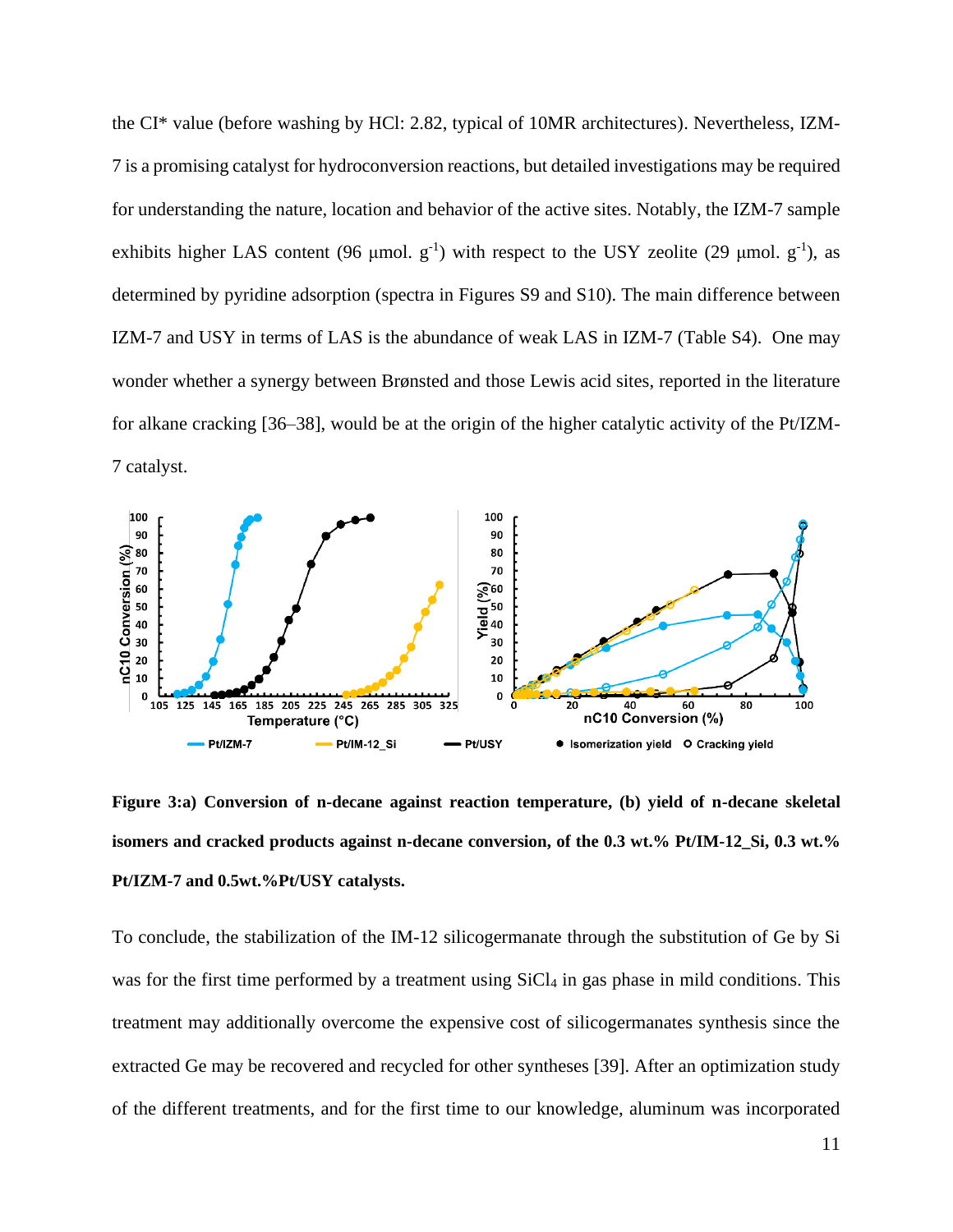into this zeolite using the polyaluminum chloride (PAC) aqueous treatments without significant changes in its initial structure or its microporous volume. As a result, a new stable aluminosilicogermanate IZM-7 is obtained. Even considering the low amounts of acid sites, the IZM-7 zeolite presents an enhanced catalytic activity compared to conventional zeolites. Notably, instead of aluminum, the described methodology is promising to insert other kinds of Lewis acid cations in the framework of silicogermanate, expanding the possible application ranges of the materials [40,41]. Thus, this work opens new routes for the preparation of large pore active solids from inert frameworks, with tremendous expected consequences on reactivity and selectivity for many acid-catalyzed reactions (isomerization/cracking of hydrocarbons, methanol-to-olefin reactions, alcohol dehydration, sugar transformation, etc.), catalysis of oxygenated compounds on Lewis-acid sites, as well as for storage applications, due to the large pores of the silicogermanate structures.

#### **Acknowledgments**

E. Llido, V. Lefebvre, T. Coquet, (IFPEN), and Nicolas Bats (formally IFPEN, now Johnson Matthey) are acknowledged for experimental help and fruitful discussions. J.A.M acknowledges the Flemish government for long term structural funding (Methusalem) and the European Research Council (ERC) for an Advanced Research Grant under the European Union's Horizon 2020 research and innovation program under grant agreement No. 834134 (WATUSO). NMRCoRe acknowledges the Flemish government, department EWI for infrastructure investment via the Hermes Fund (AH.2016.134) and for financial support as International Research Infrastructure (I001321N: Nuclear Magnetic Resonance Spectroscopy Platform for Molecular Water Research).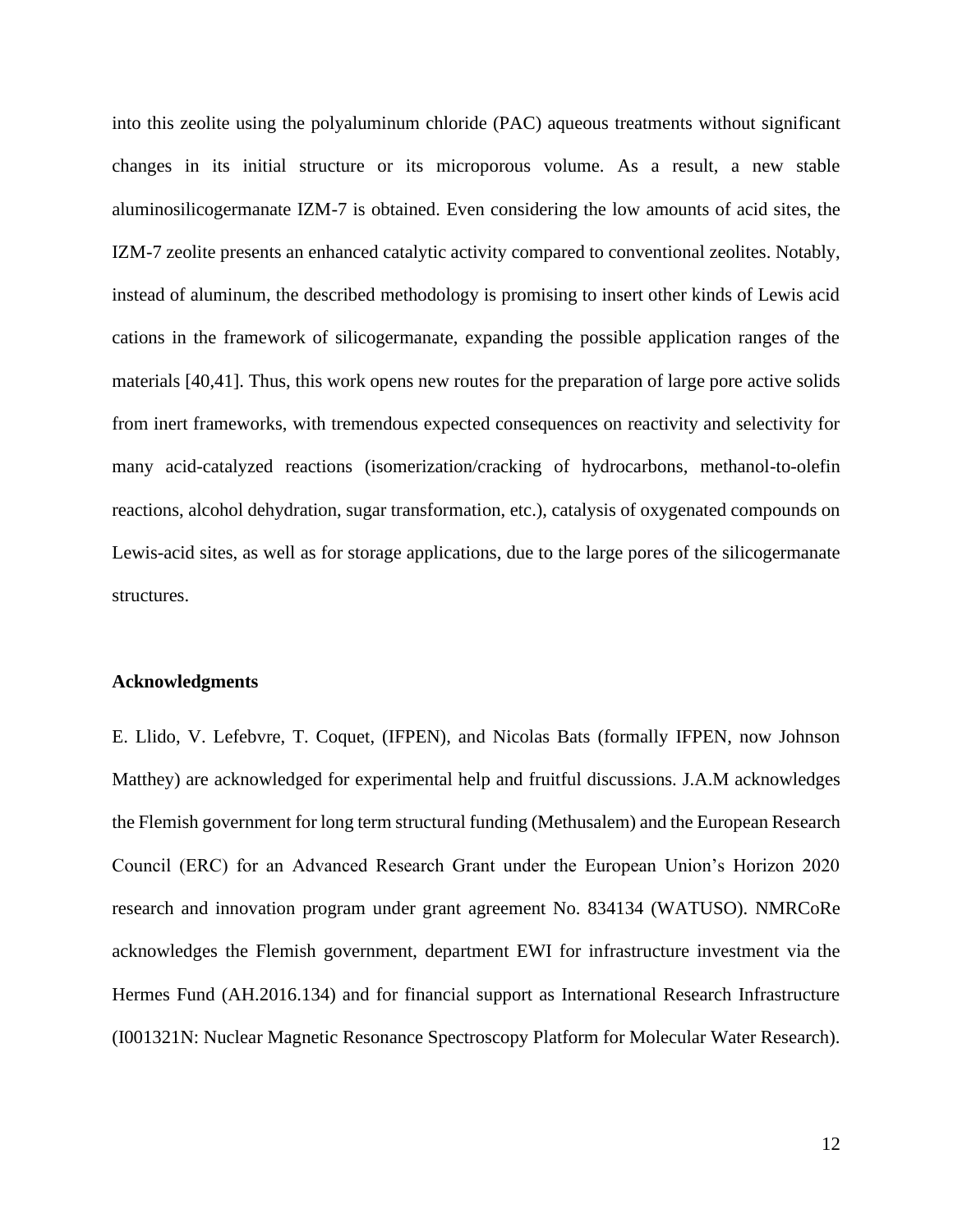# **References**

- [1] E.M. Gallego-Sánchez, M.T. Portilla, C.Paris, A. León-Escamilla, M. Boronat, M. Moliner, A. Corma, Science 355 (2017) 1051–1054.
- [2] L. Bacakova, M. Vandrovcova, I. Kopova, I. Jirka, Biomater. Sci. 6 (2018) 974–989.
- [3] N. Yu, R.Z. Wang, L.W. Wang, Prog. Energy Combust. Sci. 39 (2013) 489–514.
- [4] T. Ennaert, J. Van Aelst, J. Dijkmans, R. De Clercq, W. Schutyser, M. Dusselier, D. Verboekend, B.F. Sels, Chem. Soc. Rev. 45 (2016) 584–611.
- [5] E. El Hayek, B. Harbuzaru, J.A. Martens, C. Chizallet, Microporous Mesoporous Mater. 306 (2020) 110425–110434.
- [6] M. Opanasenko, M. Shamzhy, Y. Wang, W. Yan, P. Nachtigall, J. Čejka, Angew. Chem. Int. Ed. 59 (2020) 2–12.
- [7] J. Sun, C. Bonneau, A. Cantín, A. Corma, M.J. Díaz-Cabañas, M. Moliner, D. Zhang, M. Li, X. Zou, Nature 458 (2009) 1154–1157.
- [8] A. Corma, M.J. Díaz-Cabañas, J.L. Jordá, C. Martínez, M. Moliner, Nature 443 (2006) 842–845.
- [9] J.-L. Paillaud, B. Harbuzaru, J. Patarin, N. Bats, Science 304 (2004) 990–992.
- [10] F. Gao, M. Jaber, K. Bozhilov, A. Vicente, C. Fernandez, V. Valtchev, J. Am. Chem. Soc. 131 (2009) 16580–16586.
- [11] H. Xu, J. Jiang, B. Yang, L. Zhang, M. He, P. Wu, Angew. Chem. Int. Ed. 53 (2014) 1355–1359.
- [12] A. Rodríguez-Fernández, F.J. Llopis, C. Martínez, M. Moliner, A. Corma, Microporous Mesoporous Mater. 267 (2018) 35–42.
- [13] P. Eliášová, M. Opanasenko, P.S. Wheatley, M. Shamzhy, M. Mazur, P. Nachtigall, W.J. Roth, R.E. Morris, J. Čejka, Chem. Soc. Rev. 44 (2015) 7177–7206.
- [14] E. Verheyen, L. Joos, K. Van Havenbergh, E. Breynaert, N. Kasian, E. Gobechiya, K. Houthoofd, C. Martineau, M. Hinterstein, F. Taulelle, V. Van Speybroeck, M. Waroquier, S. Bals, G. Van Tendeloo, C.E.A. Kirschhock, J.A. Martens, Nat. Mater. 11 (2012) 1059– 1064.
- [15] W.J. Roth, P. Nachtigall, R.E. Morris, P.S. Wheatley, V.R. Seymour, S.E. Ashbrook, P. Chlubná, L. Grajciar, M. Položij, A. Zukal, O. Shvets, J. Cejka, Nat. Chem. 5 (2013) 628– 633.
- [16] P.S. Wheatley, P. Chlubná-Eliášová, H. Greer, W. Zhou, V.R. Seymour, D.M. Dawson, S.E. Ashbrook, A.B. Pinar, L.B. McCusker, M. Opanasenko, J. Čejka, R.E. Morris, Angew. Chem. Int. Ed. 53 (2014) 13210–13214.
- [17] M. Mazur, P.S. Wheatley, M. Navarro, W.J. Roth, M. Položij, A. Mayoral, P. Eliášová, P. Nachtigall, J. Čejka, R.E. Morris, Nat. Chem. 8 (2016) 58–62.
- [18] M.V. Shamzhy, P. Eliašová, D. Vitvarová, M.V. Opanasenko, D.S. Firth, R.E. Morris, Chem. Eur. J. 22 (2016) 17377–17386.
- [19] J.A. Martens, E. Benazzi, J. Brendlé, S. Lacombe, R. Le Dred, Studies in Surface Science and Catalysis Elsevier Science B.V. 130 (2000) 293–298.